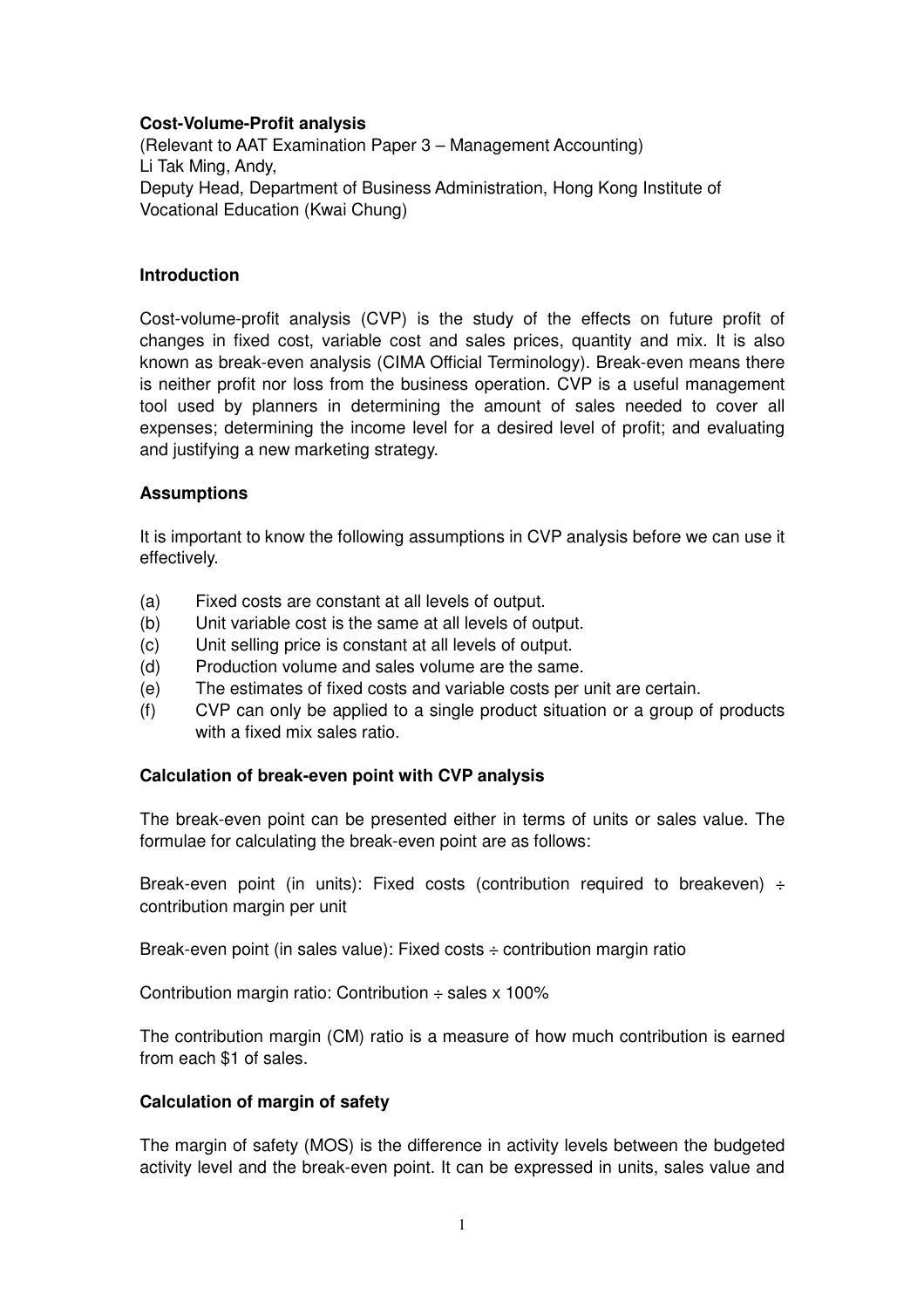as a percentage of the budgeted sales units or value as follows:

Margin of safety (in units): Budgeted sales units – break-even point in units

Margin of safety (in sales value): Budgeted sales revenue – break-even point in sales revenue

Margin of safety (in percentage terms):

(Budgeted sales units – break-even point in units)  $\div$  budgeted sales units x 100%, or (Budgeted sales revenue – break-even point in sales revenue)  $\div$  budgeted sales revenue x 100%

# **Example 1**

The marginal costing operating statement of AAT Limited for the year just ended is as follows:

| Sales (5,000 units at \$4 per unit)                    | 20,000 |
|--------------------------------------------------------|--------|
| Variable costs (direct materials, direct labour, etc.) | 8,000  |
| Contribution                                           | 12,000 |
| Fixed cost                                             | 7.500  |
| Profit                                                 |        |

Required:

- (a) Calculate the break-even point.
- (b) Calculate the margin of safety.

Solution:

(a) Contribution margin per unit =  $$12,000 \div 5,000 = $2.4$ Contribution margin ratio =  $$12,000 \div 20,000 \times 100\% = 60\%$ 

> Break-even point (in units) = Fixed costs (contribution required to break-even)  $\div$  contribution margin per unit = \$7,500  $\div$  \$2.4 = 3,125 units

> Break-even point (in sales value) = Fixed costs  $\div$  contribution margin ratio =  $$7,500 \div 60\% = $12,500$

(b) Margin of safety:

Sales units – break-even point in units =  $(5.000 \text{ units} - 3.125 \text{ units}) = 1.875$ units, or

Sales revenue – break-even point in sales revenue =  $$(20.000 - 12.500)$  = \$7,500, or

(Sales units – break-even point in units)  $\div$  Sales units x 100% = (1.875  $\div$  5.000) units  $x 100\% = 37.5\%$ , or

(Sales revenue – break-even point in sales revenue)  $\div$  sales revenue x 100%  $=$  \$(7,500  $\div$  20,000) x 100% = 37.5%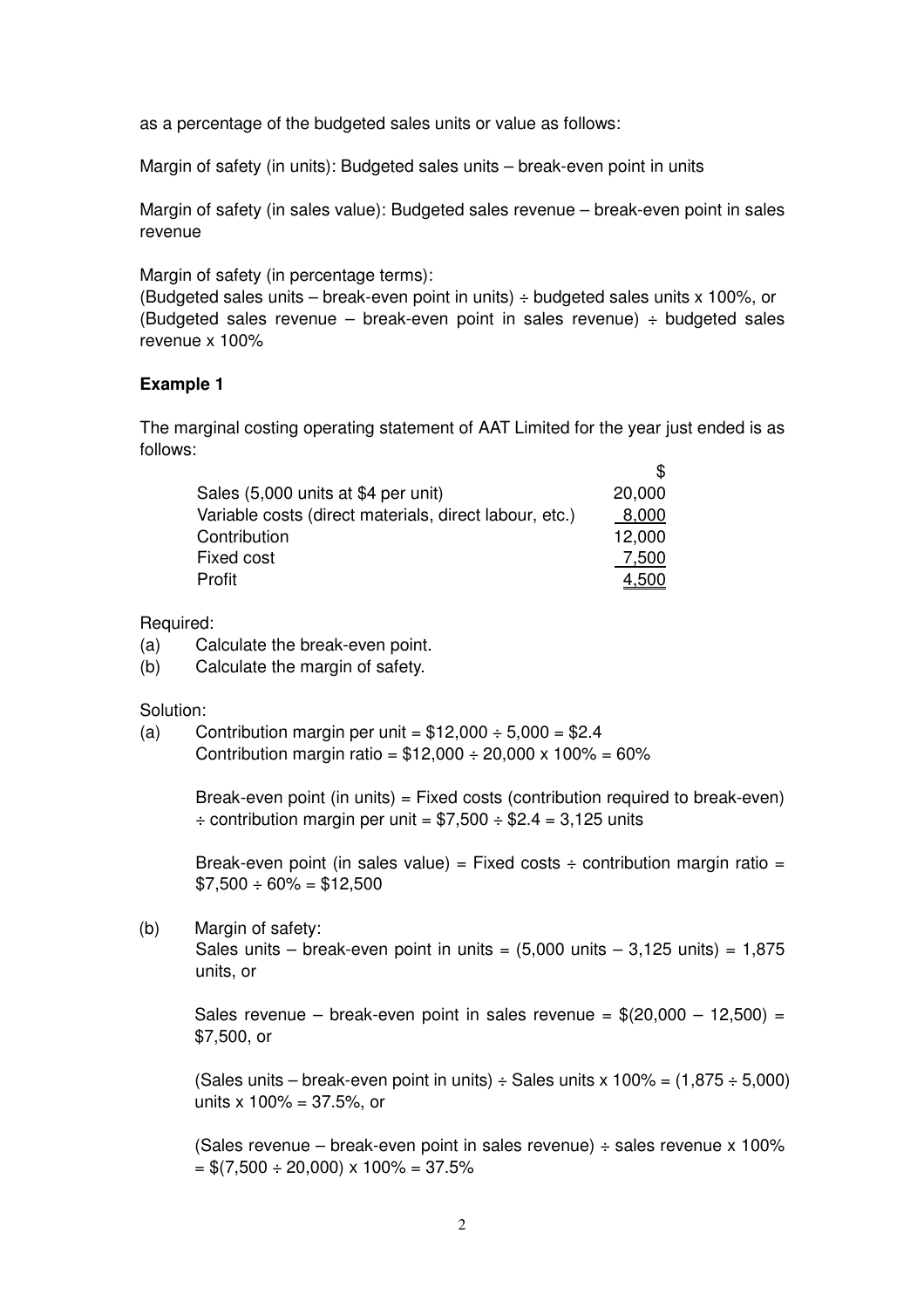# **Use CVP for planning in different scenarios**

When a company plans to achieve a desired profit during a period, the sales value must cover all costs and leave the target profit. The required contribution will equal the fixed costs plus the target profit. The sales level needed to achieve a target profit can be calculated as follows:

Sales level to achieve a target profit (in units): (Fixed costs + target profit)  $\div$ contribution margin per unit

Sales level to achieve a target profit (in sales value): (Fixed costs + target profit)  $\div$ contribution margin ratio

Moreover, we can manipulate the variables (selling price, units sold, variable costs and fixed costs) so as to help plan different scenarios.

### **Example 2**

AAT Limited is now planning for the coming year. Assume that the unit selling price, contribution margin ratio and fixed cost will be the same as in Example 1.

#### Required:

Calculate:

- (a) The sales level to achieve a target profit of \$22,500.
- (b) The selling price to be charged to earn a profit of \$22,500 on sales of 10,000 units.
- (c) The additional sales volume required to meet \$5,700 additional fixed promotion expenses to maintain the original profit.

#### Solution:

(a) Sales level to achieve the target profit: (Fixed costs + target profit)  $\div$  contribution margin per unit  $=$  \$(7,500 + \$22,500)  $\div$  \$2.4 = 12,500 units, or

> (Fixed costs + target profit)  $\div$  contribution margin ratio  $= $(7,500 + 22,500) \div 60\% = $50,000$

- (b) Let SP be the unit selling price, then  $(10,000 \times \text{SP}) \times 60\% - $7,500 = $22,500$  $6,000$  SP = \$30,000  $SP = $5$ Selling price to be charged: \$5 per unit
- (c) Let Q be the units sold, then  $(S4 \times Q) \times 60\% - $7,500 - $5,700 = $4,500$  $2.4Q = 17,700$  $Q = 7.375$ Additional sales volume required:  $(7.375 - 5.000)$  units = 2,375 units.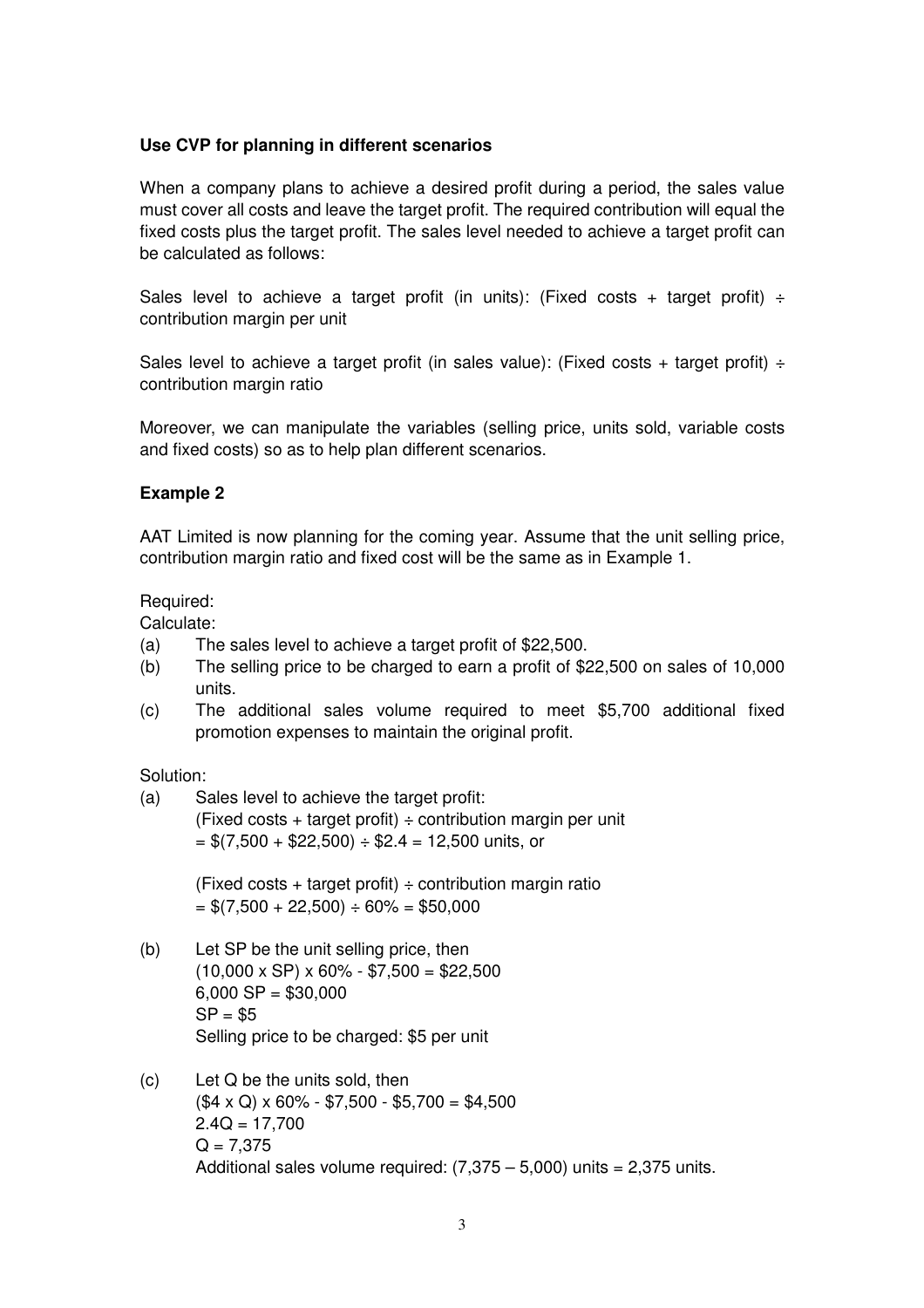# **Example 3 (AAT Paper 3 Management Accounting, June 2010, Modified)**

The operating statement relating to the latest financial year of Hercules Manufacturing Limited is as follows:

|                             | \$'000 | \$'000 |
|-----------------------------|--------|--------|
| Sales (22,000 units)        |        | 3,300  |
| Direct materials            | 726    |        |
| Direct labour               | 374    |        |
| <b>Production overheads</b> | 798    |        |
|                             |        | 1,898  |
| Gross profit                |        | 1,402  |
| Selling overheads           |        | 1,042  |
| Net profit                  |        | 360    |
|                             |        |        |

The variable production overheads were \$9 per unit while the variable selling overheads were \$11 per unit.

### Required:

- (a) Calculate the contribution margin per unit and the margin of safety in units for the latest financial year.
- (b) The company has a capacity of 30,000 units per year. Management is not happy with the financial performance for the last year, and two courses of action for the coming year were proposed in the recent management meeting.
	- (i) The sales manager believed that unit volume would increase by 30% with the incurrence of \$200,000 on advertising.
	- (ii) The general manager considered that full capacity could be reached if the selling price were cut by 10%. In addition, the direct material cost would be reduced by 5% following a minor modification of the specification of the product.

Prepare the budgeted operating statement for the coming year in columnar format, using a contribution margin approach, under each alternative.

#### Solution:

<sup>(</sup>a) Units sold: 22,000 units

|                                                      | Total  | Per unit |
|------------------------------------------------------|--------|----------|
|                                                      | \$'000 | \$       |
| Sales                                                | 3,300  | 150      |
| Variable costs:                                      |        |          |
| Direct materials                                     | 726    | 33       |
| Direct labour                                        | 374    | 17       |
| Production overheads: variable $(\$9 \times 22,000)$ | 198    | 9        |
| Selling overheads: variable $(\$11 \times 22,000)$   | 242    |          |
|                                                      | .540   |          |